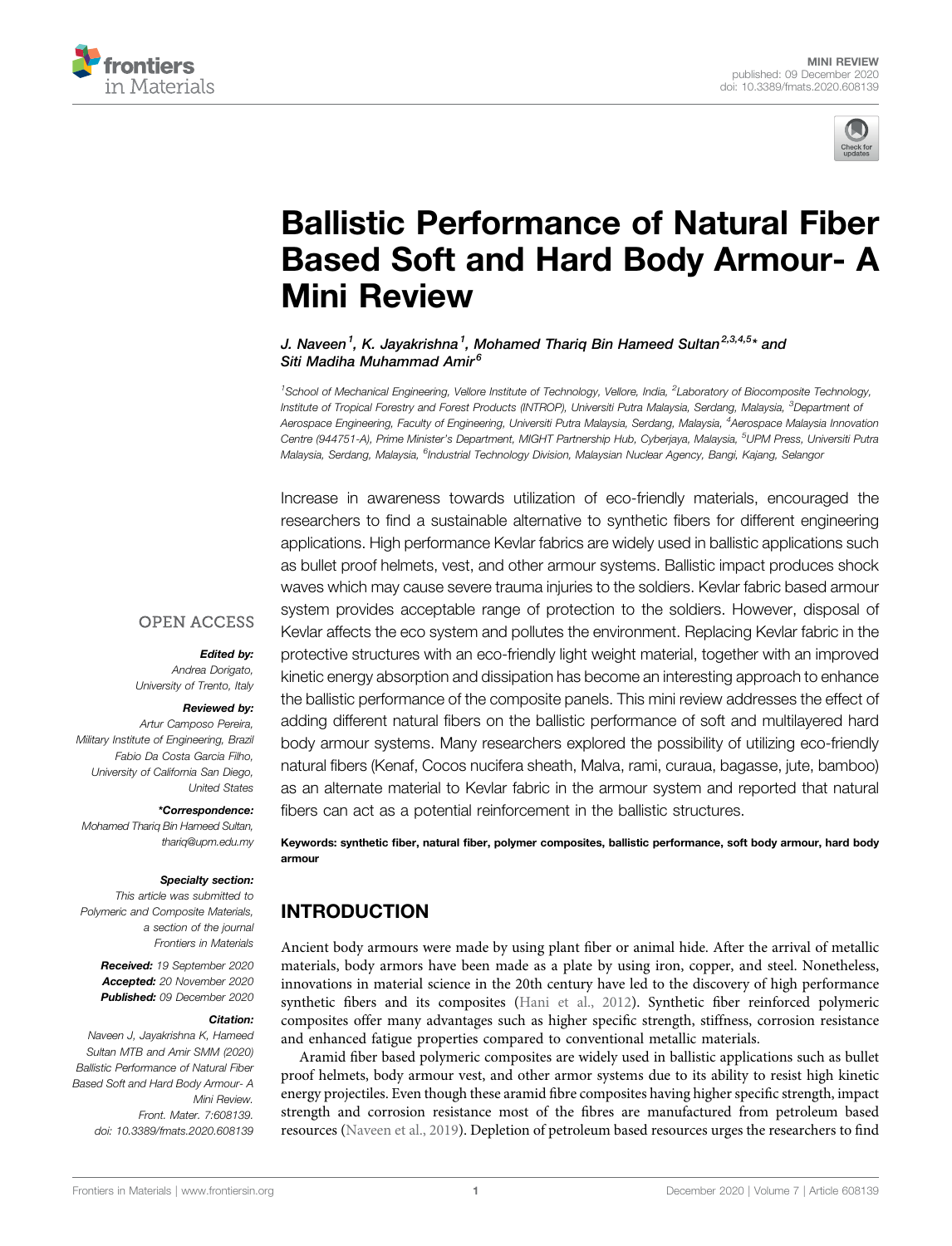

<span id="page-1-0"></span>a sustainable replacement. Moreover, disposal of Aramid fiber pollutes the environment ([Jesuarockiam et al., 2019](#page-4-1)). Hence, it is imperative to find an alternate material to man-made synthetic fiber for armour applications.

The utilization of natural fibers have been encouraged by "end of life" regulation in Europe and Asia [\(Holbery and Houston, 2006](#page-4-2)). The main advantages of using natural fibers are low density, nonabrasive, non-corrosive, inherent biodegradability, low cost, higher specific strength and stiffness, easily available and recyclable. Moreover, while comparing the cost of commercial armour material (Dyneema), natural fibers can reduce the cost upto 70%. The possibility of utilizing natural fibers for ballistic applications were explored [\(Benzait and Trabzon, 2018;](#page-4-3) [Monteiro et al., 2019\)](#page-5-1). It has been found that plant fibers or natural fibers can act as an alternative and sustainable replacement to synthetic fibers in both soft armour panels and multilayer armour system (MAS).

Ballistic impact produces shock waves which may cause severe trauma injuries to the soldiers ([Naveen et al., 2019](#page-5-0)). MAS are the efficient personal protective system against high kinetic energy ballistic threats (7.62 mm caliber). Generally, MAS consist of ceramics (SiC), composites (Kevlar/epoxy) and metal (Al). On the other hand, the monolithic armour vests which are made up of aramid fabrics or steel required a large thickness. It predominantly affects the mobility and comfort of the wearer. Hence, the combination of ceramics, composites and metal could be the effective solution.

The notion of this review is to analyze the ballistic performance in terms of energy absorption, limit velocity and depth of indentation of natural fiber based soft and multilayer armour system. Also, this review addresses the different types of body armours, different standards of armour testing according NIJ standards.

# CLASSIFICATION OF BODY ARMOUR

Generally, different fabrication methodologies were employed to produce efficient body armour depending upon the threat type and velocity. [Figure 1](#page-1-0) shows the different types and fabrication techniques of body armour panels. Personal body armour could be classified into soft armour and hard armour. Soft body armours are further classified into stitched and stiff armour. Stitched armour contains multiple layers of fabrics up to 50 layers and weighs below 4.5 kg, while the stiff armour panels were made with Kevlar fabrics reinforced in the epoxy matrix [\(Naveen](#page-5-2) [et al., 2018\)](#page-5-2). Generally, the stiff body armour panels were fabricated by using a simple hand lay-up method followed by hot pressing at 105° C temperature with 275 bar pressure for 1 h. Soft body armour has to bear the impact velocity up to 500 m/s. MAS are made with different combinations such as ceramics/ composites, ceramics/metal, composites/metal and ceramics/ composites/metal. The ceramics/composites/metal has been widely used in defence sectors. Ceramics are well-known for its ballistic performance and it has been used as a striking face to improve the effectiveness of the multilayer armour. The second composites layer absorbs and dissipate the kinetic energy of ballistic threats or projectiles. The aramid fabrics (Kevlar™ and Twaron™) and ultrahigh molecular weight polyethylene (Spectra™ and Dyneema™) are the most commonly used second layer in the multilayer armour. The third metallic layer further stops the impact energy carried by the projectile. These three layers were joined together with polyurethane adhesives [\(Monteiro et al., 2016](#page-5-3)).

## STANDARDS AND TESTING

<span id="page-1-1"></span>The armour panels has to stop the projectile and it should absorb the kinetic energy of the projectile according to NIJ standards (0101.06) IIA, II, IIIA, III and IV. The velocities for different levels are as follows, Level IIA (373 m/s), level II (436 m/s), level III (448 m/s), level IIIA (847 m/s) and level IV (878 m/s). Ballistic testing investigates the energy absorption, ballistic limit and depth of indentation or blunt trauma. Different varieties of ballistic limit velocities are  $V_0$  (maximum velocity with no penetration),  $V_{50}$  (50% probability of complete penetration), and  $V_{100}$  (100% penetration) ([Naveen et al., 2018](#page-5-4)). Ballistic limit and energy absorption can be calculated using [Eqs 1](#page-1-1), [2](#page-2-0)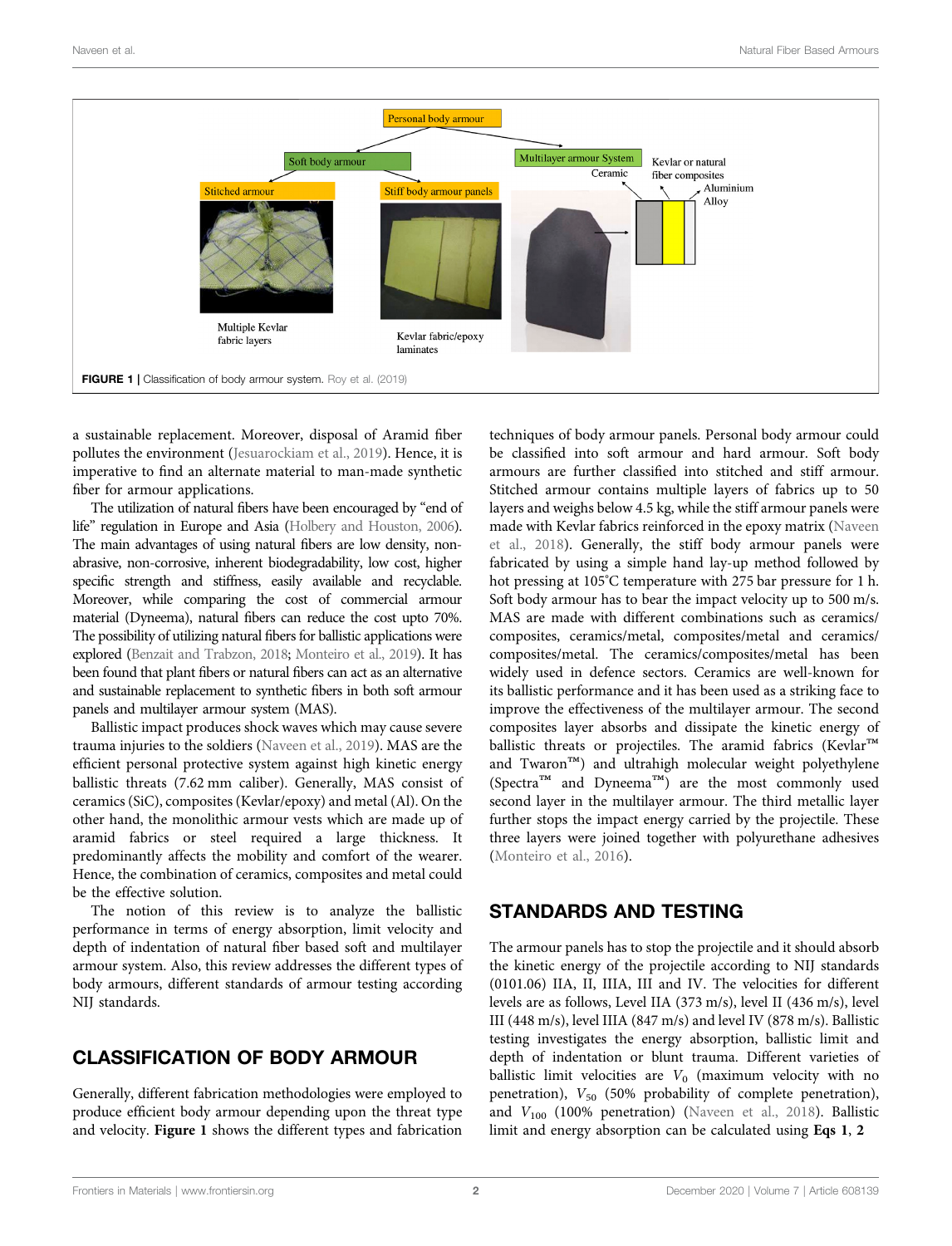$$
V_{50} = \sqrt{V_s^2 - V_r^2},\tag{1}
$$

$$
E_{abs} = \frac{mv_s^2 - mv_r^2}{2},
$$
 (2)

<span id="page-2-0"></span>where  $V_s$  is the striking velocity;  $V_r$  is the residual velocity.

During ballistic testing according to NIJ standards the Multilayer armour system has to be fixed over a ROMA Plastilina block or clay witness. This clay witness simulates the human body being secured by the multilayer armour and should carry the shock waves up to a standard back face signature limit of 44 mm. Beyond this depth of indentation in the ROMA Plastilina block will lead to severe blunt trauma ([Monteiro et al., 2016\)](#page-5-3).

Composites structures are subjected to different loading condition during its service life. However, the composite panels for armour applications and protective structure's should resist the high kinetic energy projectiles and ballistic threats ([Naveen et al., 2018\)](#page-5-2). Depending on the velocity, impact can be categorized into four different types such as; 1) low velocity impact (<30 m/s), 2) high velocity impact  $(30-200 \text{ m/s})$ , 3) ballistic impact  $(>200 \text{ m/s})$  and 4) hyper velocity impact (15000 m/s) ([Loganathan et al., 2019](#page-4-4)) During low velocity impact the contact period of the projectile or impactor is longer compared to the duration of lowest vibrational mode. The impact waves move towards the edges of composite panels causing its full vibrational response. On the contrary, in ballistic or high velocity impact the contact duration of the impactor is much lower than the contact period of the lowest vibration mode. On the other hand, at hyper velocity impact the target behaves like fluids.

## NATURAL FIBER BASED SOFT ARMOUR SYSTEM

Hybrid composites provide superior properties. Different hybrid combinations are as follows 1) two or more reinforcing phases embedded in a single continuous phase (matrix), 2) Single reinforcing phase embedded with two or more matrices 3) Two or more reinforcement incorporated in multiple matrices. The main advantage of hybrid composites relies on the fact that the benefit of one type of constituent could surpass the limitations of the other constituent Hybrid ballistic panels were made up of two or more high performance synthetic fibers.

Hybrid synthetic/cellulosic fiber-based laminated composites combine the advantages of individual layers. Replacing Kevlar fabric in the body armors with an eco-friendly light weight material, together with an improved kinetic energy absorption and dissipation has become an interesting approach to enhance the body armors ballistic performance ([Naveen et al., 2019\)](#page-5-0). Fibers which possess higher ballistic resistance and lower density are the most promising alternative to Kevlar fabric.

Garicia et al. studied the effect of different volume fraction of Piassava fibers (10, 20, 30, 40, and 50 Vf) on the energy absorption and limit velocity of Pissava fiber/epoxy composites using a 7.62 mm M1, full metal jacketed bullet with 9.7 g. It was observed that the composites samples with 10 Vf of Pissava fiber

exhibited excellent ballistic performance compared to Kevlar™ [\(Garcia Filho et al., 2020\)](#page-4-5).

[Naveen et al. \(2018\)](#page-5-4) investigated the ballistic performance of Kevlar, hybrid Kevlar/coconut sheath and coconut sheath based epoxy composites. The velocity range was in between 300 and 330 m/s. Two stage gas gun has been together with a high speed camera has been utilized to find the impact velocity and residual velocity of the projectile. It has been observed that coconut sheath can act as an efficient alternative to Kevlar fabric in the epoxy composites for ballistic applications. Also it was found that the moderate interfacial properties are essential to achieve better ballistic performance. However, addition of graphene nanoplatelets in the Kevlar/coconut sheath composites did not show much improvement on the ballistic performance due to improved interfacial interaction which is not suitable for ballistic application ([Naveen et al., 2019](#page-5-0)).

FRP composites for high velocity impact or ballistic applications require high specific strength and stiffness, impact resistance, crack resistance and low density. Interestingly, the requirements of ballistic composites differ from other structural laminated composites. The properties of ballistic composites include moderate fiber/matrix adhesion, higher fiber loading, moderate fiber impregnation and voids. Also, the shape and size of the projectile plays an important role in the energy absorption, ballistic limit, and life of the body armor [\(Naveen](#page-5-2) [et al., 2018](#page-5-2)) On the other hand, ballistic performance of body armor also depends upon the fiber loading, weaving nature or architecture, panel thickness, and the layering sequence. It has been found that the fibers exhibited different failure modes depending upon their layering pattern and location in the thickness direction, when it is subjected to ballistic impact. During ballistic impact, top layer of the ballistic panel exhibited shear failure while the bottom layer has failed through tensile mode of failure. Hence, while hybridizing different materials, optimized layering sequence of different laminas takes the advantage of individual constituents and consequently improved the ballistic performance of the composite panel ([Naveen et al., 2018\)](#page-5-4). [Table 1](#page-3-0) shows the reported literatures on the ballistic performance of hybrid synthetic/natural composites.

# NATURAL FIBER BASED MULTILAYER ARMOUR SYSTEM

Now a days, combination of ceramic, composites and metallic armour has been preferred due to its combined advantages such as ballistic efficiency, light weight and cost ([Monteiro et al., 2015\)](#page-5-6). Generally, synthetic fiber based composites were utilized as a middle layer. Nonetheless, in order to reduce the utilization of synthetic fibers, natural fiber based materials are incorporated in the polymeric matrix. Also, nano filler modified polymeric composites and nano filler coated fiber reinforced polymeric composites has been used as a middle layer. The third metallic layer further stops the impact energy carried by the projectile.

Several studies were conducted by incorporating natural fiber composites as a mid layer in the Multilayer armour system.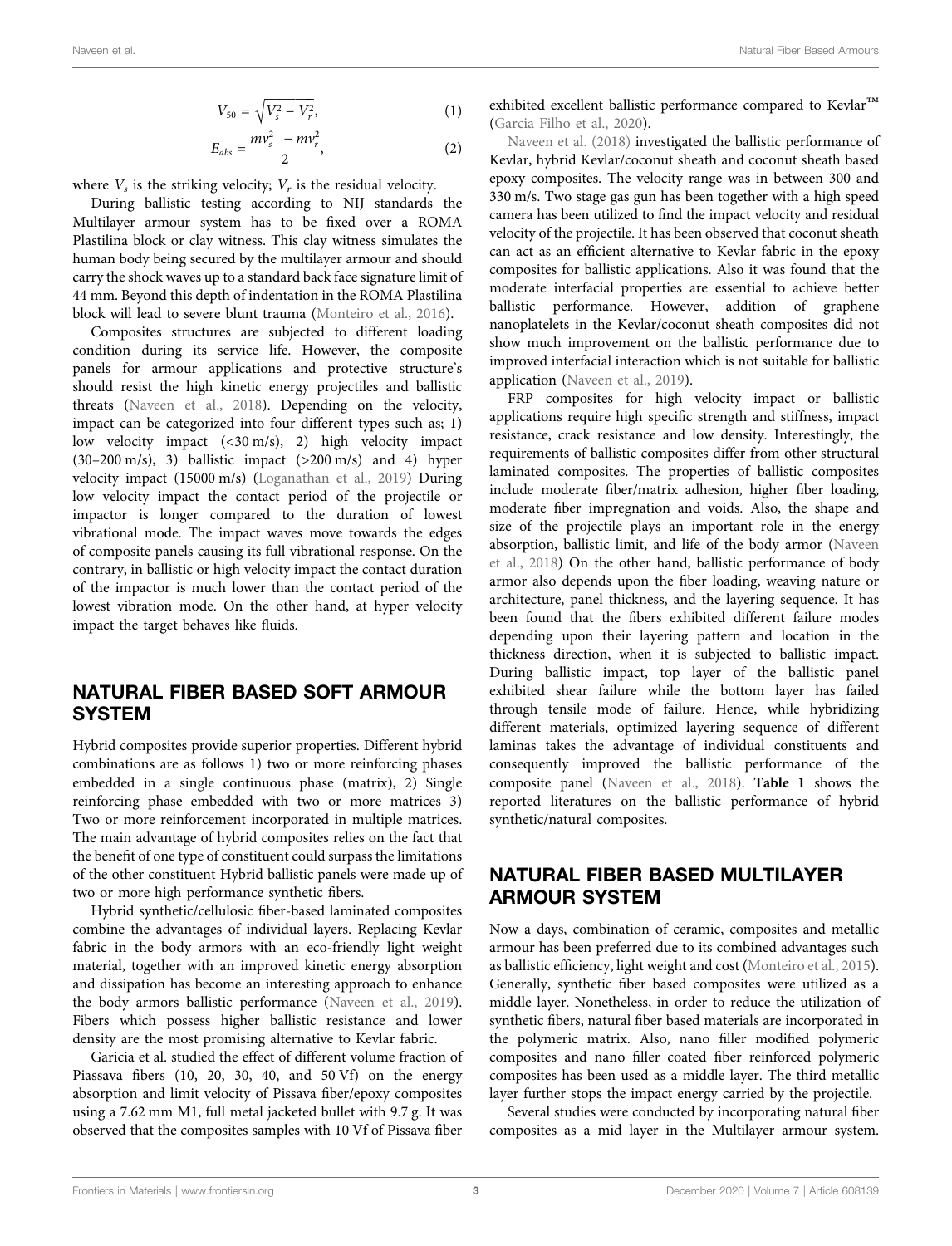#### <span id="page-3-0"></span>TABLE 1 | Ballistic performance of Natural fiber based soft and hard armours.

| SI.No | Natural fiber based stiff/soft armours | References    |                       |                       |                                  |
|-------|----------------------------------------|---------------|-----------------------|-----------------------|----------------------------------|
|       | <b>Fiber</b>                           | Matrix        | Energy absorption (J) | Ballistic limit (m/s) |                                  |
|       | Kenaf/Kevlar (30/70)                   | Epoxy         | 148                   |                       | Jambari et al. (2017)            |
| 2     | Kenaf/Kevlar (Vf6/Vf 47)               | Epoxy         | 175                   | 590                   | Yahaya et al. (2016)             |
| 34    | Coconut sheath/Kevlar (wt% 5/25)       | Epoxy         | 240                   |                       | Naveen et al. (2018a)            |
| 3     | Curaua fiber (30 Vf)/epoxy composites  | Epoxy         | 197                   |                       | de Oliveira Braga et al. (2017b) |
| 4     | Kevlar/Basalt (50/50)                  | Polypropylene | 112                   |                       | Bandaru et al. (2016)            |
| 5     | Piassava fiber (10 vf)                 | Epoxy         | $272 \pm 19$ J        | $236 + 8$             | Garcia Filho et al. (2020)       |
| 6     | Figue fiber                            | Polyester     | $155 \pm 7$           |                       | Pereira et al. (2019a)           |
|       | Figue fabric                           | Polyester     | $154 \pm 5$           |                       |                                  |

| Natural fiber based multilayer armour system |                                                     |            |                                                                  |                                         |                                  |  |  |  |
|----------------------------------------------|-----------------------------------------------------|------------|------------------------------------------------------------------|-----------------------------------------|----------------------------------|--|--|--|
| <b>Striking face</b><br>(front)              | Middle layer                                        | Rear plate | <b>Back face</b><br>signature or<br>depth of<br>indentation (mm) | <b>Recommended NIJ</b><br>level (44 mm) | <b>References</b>                |  |  |  |
| Ceramic (SiC)                                | Kevlar                                              | Al alloy   | 23                                                               | 44                                      | Luz et al. (2020)                |  |  |  |
|                                              | Dyneema                                             |            | 42                                                               |                                         |                                  |  |  |  |
|                                              | Pineapple leaf fiber/epoxy composites               |            | 26                                                               |                                         |                                  |  |  |  |
|                                              | Sugarcane bagasse/epoxy composites                  |            | 39                                                               |                                         | Monteiro et al. (2016a)          |  |  |  |
|                                              | Mallow fiber (aligned)/epoxy composites             |            | 22                                                               |                                         | Nascimento et al. (2017a)        |  |  |  |
|                                              | Mallow fabric/epoxy composites                      |            | 22                                                               |                                         | Nascimento et al. (2017b)        |  |  |  |
|                                              | Bamboo/epoxy composites                             |            | 19                                                               |                                         | Cruz et al. (2015)               |  |  |  |
|                                              | Sisal/Epoxy composites                              |            | 12                                                               |                                         | Rohen et al. (2015)              |  |  |  |
|                                              | Sisal/Polyester composites                          |            | 23                                                               |                                         | Braga et al. (2017)              |  |  |  |
|                                              | Ramie fiber/epoxy composites                        |            | 18                                                               |                                         | de Oliveira Braga et al. (2018)  |  |  |  |
|                                              | Ramie fabric/epoxy composites                       |            | 17                                                               |                                         | Monteiro et al. (2016b)          |  |  |  |
|                                              | Coir fiber (aligned) epoxy composites               |            | 32                                                               |                                         | da Luz et al. (2018)             |  |  |  |
|                                              | Coir mat/epoxy composites                           |            | 24                                                               |                                         | Luz et al. (2017)                |  |  |  |
|                                              | Jute fabric/polyester composites                    |            | 17                                                               |                                         | Monteiro et al. (2018)           |  |  |  |
|                                              | Jute fabric/epoxy composites                        |            | 21                                                               |                                         | Luz et al. (2015)                |  |  |  |
|                                              | Jute nonwoven mat/polyester composites              |            | 24                                                               |                                         | de Assis et al. (2018)           |  |  |  |
|                                              | Curaua aligned/epoxy composites                     |            | 22                                                               |                                         | Monteiro et al. (2015)           |  |  |  |
|                                              | Curaua mat/epoxy composites                         |            | 28                                                               |                                         | de Oliveira Braga et al. (2017a) |  |  |  |
|                                              | Curaua/polyester                                    |            | 22                                                               |                                         |                                  |  |  |  |
|                                              | Graphene oxide coated curaua fiber reinforced epoxy |            | 27.4                                                             |                                         | Costa et al. (2019)              |  |  |  |

[Table 1](#page-3-0) shows the reported literatures of natural fiber based Multilayer armour system. The recommended depth of indentation or back face signature according to NIJ standard is 44 mm [\(Luz et al., 2020](#page-4-6)). compared the pineapple/epoxy composites based multilayer armour with dyneema based hard armour plate. For each test 7.62 mm caliber was utilized with an impact velocity of 849 m/s. The distance between the multilater armour target and the test weapon was around 15 m. They observed that pineapple leaf fiber composites can efficiently replace the dyneema, since it exhibited a back face signature of 26 mm (<44 mm).

Researchers investigated the ballistic performance of ramie fabric/epoxy composites based multilayer amour system. Different vol% of ramie fabric were embedded in epoxy matrix and the composite samples were incorporated as a middle layer in the multilayer armour system. Ballistic testing was conducted with 7.62 mm caliber at 849 m/s. The results revealed that ramie fabric based multilayer armour system exhibited 10–20% smaller back face signature or blunt trauma compared to Kevlar/epoxy composites based multilayer armour system ([Monteiro et al.,](#page-5-3) [2016](#page-5-3)). Similarly, the blunt trauma or back face signature of several natural fiber based multilayer armours were compared with each other ([Table 1](#page-3-0)). From the critical comparison, it is clear that the plant fiber based sustainable materials can be an effective alternative for man-made synthetic fibers.

# **CONCLUSION**

Piassava fiber/epoxy and Monteiro (2019) 15.6 [Garcia Filho and Monteiro \(2019\)](#page-4-17) Fique fiber/polyester composites 16 [Pereira et al. \(2019b\)](#page-5-16) Epoxy-15% Fique fabric 20 [Oliveira et al. \(2019\)](#page-5-17)

> Several researchers explored the possibility of utilizing natural fiber based soft and hard body armour panels. The following conclusions were drawn;

• Energy absorption and ballistic limit of natural fiber reinforced polymeric composites are almost matches with high performance aramid fabric composites.

composite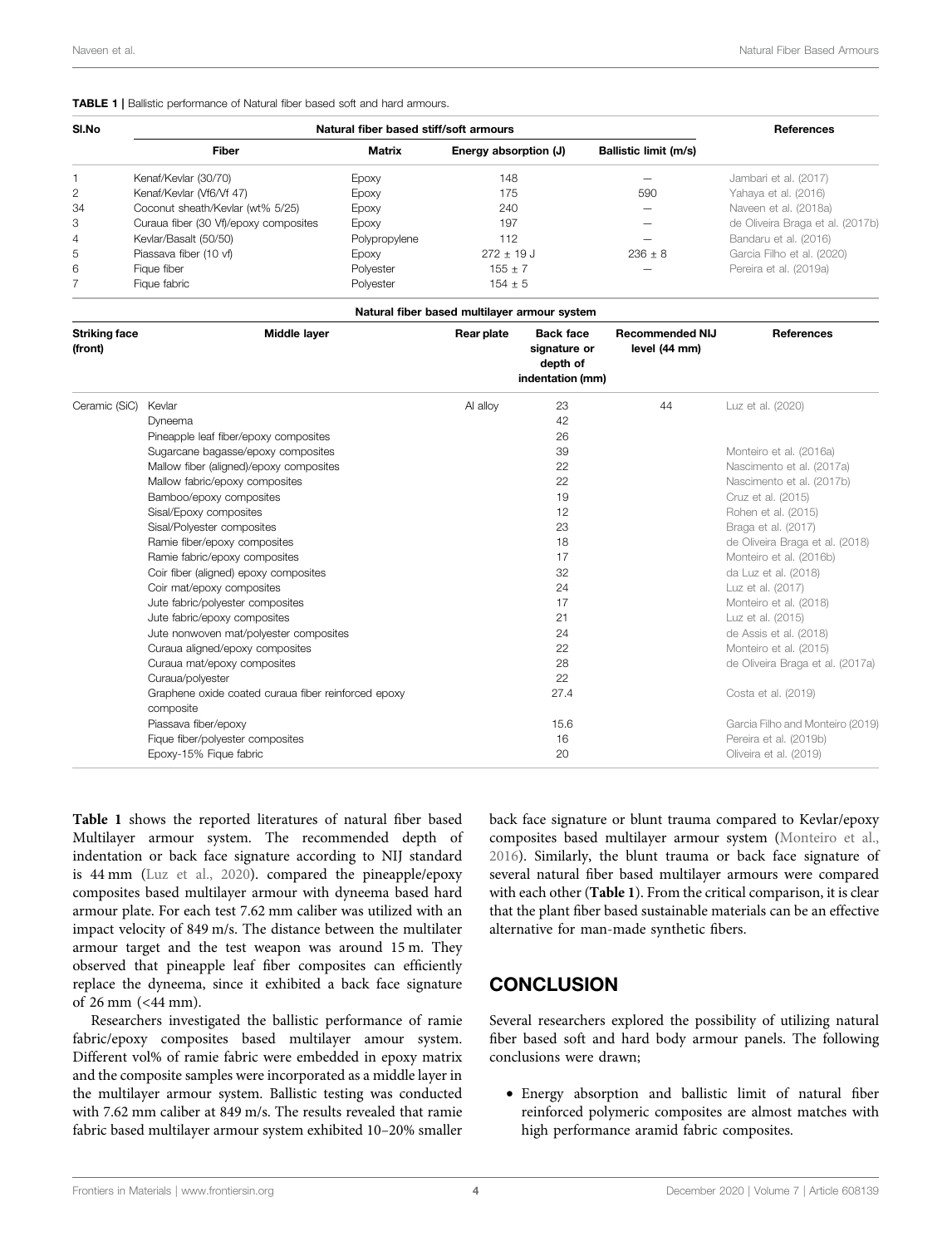- The striking face of the composite panels has to be designed to withstand the shear plugging whereas the rear side should resist the tensile failure.
- The major difference between soft and hard body armour is that the soft/stiff armor has to bear the impact velocity of 500 m/s, where as Multilayer hard armour system should withstand the impact of the projectile more than 500 m/s when worn in conjunction with soft armor.
- Natural fiber based Multilayer armour systems exhibited lower depth of indentation compared to Kevlar based multilayer armour.

Hence, it is concluded that natural fiber based sustainable armour panels can be efficiently utilized in both soft and Multilayer hard body armours.

## FUTURE RECOMMENDATIONS

- As per NIJ level 3 standards the armour panel should not fail for six shots. Nonetheless, most of the natural fiber based hardbody armours were tested for only one shot. Extensive research is required to improve the ballistic performance of natural fiber based multilayer armours in order to commercialize the armour panels.
- On the other hand, the middle composite layer was made with non-biodegradable polymeric composites. Due to eco legislation and awareness towards creating green armours

# **REFERENCES**

- <span id="page-4-9"></span>Bandaru, A. K., Patel, S., Sachan, Y., Alagirusamy, R., Bhatnagar, N., and Ahmad, S. (2016). Low velocity impact response of 3D angle-interlock Kevlar/basalt reinforced polypropylene composites. Mater. Des. 105, 323–332. doi[:10.](https://doi.org/10.1016/j.matdes.2016.05.075) [1016/j.matdes.2016.05.075](https://doi.org/10.1016/j.matdes.2016.05.075)
- <span id="page-4-3"></span>Benzait, Z., and Trabzon, L. (2018). A review of recent research on materials used in polymer–matrix composites for body armor application. J. Compos. Mater. 52 (23), 3241–3263. doi[:10.1177/0021998318764002](https://doi.org/10.1177/0021998318764002)
- <span id="page-4-11"></span>Braga, F. d. O., Bolzan, L. T., Ramos, F. J. H. T. V., Monteiro, S. N., Lima, É. P., Jr., and Silva, L. C. d. (2017). Ballistic efficiency of multilayered armor systems with sisal fiber polyester composites. Mater. Res. 20, 767–774. doi:[10.1590/1980-](https://doi.org/10.1590/1980-5373-MR-2017-1002) [5373-MR-2017-1002](https://doi.org/10.1590/1980-5373-MR-2017-1002)
- <span id="page-4-16"></span>Costa, U. O., Nascimento, L. F. C., Garcia, J. M., Monteiro, S. N., Luz, F. S. d., Pinheiro, W. A., et al. (2019). Effect of graphene oxide coating on natural fiber composite for multilayered ballistic armor. Polymers 11 (8), 1356. doi:[10.3390/](https://doi.org/10.3390/polym11081356) [polym11081356](https://doi.org/10.3390/polym11081356)
- <span id="page-4-10"></span>Cruz, R. B. d., Lima Junior, E. P., Monteiro, S. N., and Louro, L. H. L. (2015). Giant bamboo fiber reinforced epoxy composite in multilayered ballistic armor. Mater. Res. 18, 70–75. doi:[10.1590/1516-1439.347514](https://doi.org/10.1590/1516-1439.347514)
- <span id="page-4-13"></span>da Luz, F. S., Ramos, F. J. H. T. V., Nascimento, L. F. C., da Silva Figueiredo, A. B.- H., and Monteiro, S. N. (2018). Critical length and interfacial strength of PALF and coir fiber incorporated in epoxy resin matrix. J. Mater. Res. Technol. 7 (4), 528–534. doi:[10.1016/j.jmrt.2018.04.025](https://doi.org/10.1016/j.jmrt.2018.04.025)
- <span id="page-4-14"></span>de Assis, F. S., Pereira, A. C., da Costa Garcia Filho, F., Lima, É. P., Jr., Monteiro, S. N., and Weber, R. P. (2018). Performance of jute non-woven mat reinforced polyester matrix composite in multilayered armor. J. Mater. Res. Technol. 7 (4), 535–540. doi:[10.1016/j.jmrt.2018.05.026](https://doi.org/10.1016/j.jmrt.2018.05.026)
- <span id="page-4-15"></span>de Oliveira Braga, F., Bolzan, L. T., da Luz, F. S., Lopes, P. H. L. M., Lima, É. P., Jr., and Monteiro, S. N. (2017a). High energy ballistic and fracture comparison between multilayered armor systems using non-woven curaua fabric composites and aramid laminates. J. Mater. Res. Technol. 6 (4), 417–422. doi:[10.1016/j.jmrt.2017.08.001](https://doi.org/10.1016/j.jmrt.2017.08.001)

encouraged the researchers to utilize biodegradable polymeric composites.

• The performance of the natural fiber based armour panels can be improved with shear thickening fluid or with multifunctional nano fillers.

# AUTHOR CONTRIBUTIONS

NJ initiated and wrote the manuscript with input from MS; JK and SA collected the data and proof read the manuscript.

## FUNDING

The authors would like to thank Universiti Putra Malaysia for the financial support through the Geran Putra Berimpak (GPB-9668200).

## ACKNOWLEDGMENTS

We are thankful to School of Mechanical Engineering VIT university India, Department of Aerospace Engineering, Faculty of Engineering, Universiti Putra Malaysia and Laboratory of Biocomposite Technology, Institute of Tropical Forestry and Forest Product (INTROP), Universiti Putra Malaysia for doing this research.

- <span id="page-4-8"></span>de Oliveira Braga, F., Bolzan, L. T., Lima, É. P., Jr., and Monteiro, S. N. (2017b). Performance of natural curaua fiber-reinforced polyester composites under 7.62 mm bullet impact as a stand-alone ballistic armor. J. Mater. Res. Technol. 6 (4), 323–328. doi:[10.1016/j.jmrt.2017.08.003](https://doi.org/10.1016/j.jmrt.2017.08.003)
- <span id="page-4-12"></span>de Oliveira Braga, F., Milanezi, T. L., Monteiro, S. N., Louro, L. H. L., Gomes, A. V., and Lima, É. P., Jr (2018). Ballistic comparison between epoxy-ramie and epoxy-aramid composites in multilayered armor systems. J. Mater. Res. Technol. 7 (4), 541–549. doi[:10.1016/j.jmrt.2018.06.018](https://doi.org/10.1016/j.jmrt.2018.06.018)
- <span id="page-4-17"></span>Garcia Filho, F. D. C., and Monteiro, S. N. (2019). Piassava fiber as an epoxy matrix composite reinforcement for ballistic armor applications. J. Occup. Med. 71 (2), 801–808. doi:[10.1007/s11837-018-3148-x](https://doi.org/10.1007/s11837-018-3148-x)
- <span id="page-4-5"></span>Garcia Filho, F. D. C., Oliveira, M. S., Pereira, A. C., Nascimento, L. F. C., Matheus, J. R. G., and Monteiro, S. N. (2020). Ballistic behavior of epoxy matrix composites reinforced with piassava fiber against high energy ammunition. J. Mater. Res. Technol. 9 (2), 1734–1741. doi[:10.1016/j.jmrt.2019.12.004](https://doi.org/10.1016/j.jmrt.2019.12.004)
- <span id="page-4-0"></span>Hani, A., Roslan, A., Mariatti, J., and Maziah, M. (2012). Body armor technology: a review of materials, construction techniques and enhancement of ballistic energy absorption. Trans Tech Publ. 488—489, 806–812.
- <span id="page-4-2"></span>Holbery, J., and Houston, D. (2006). Natural-fiber-reinforced polymer composites in automotive applications. J. Occup. Med. 58 (11), 80–86. doi[:10.1007/s11837-](https://doi.org/10.1007/s11837-006-0234-2) [006-0234-2](https://doi.org/10.1007/s11837-006-0234-2)
- <span id="page-4-7"></span>Jambari, S., Yahya, M. Y., Abdullah, M. R., and Jawaid, M. (2017). Woven Kenaf/ Kevlar hybrid yarn as potential fiber reinforced for anti-ballistic composite material. Fibers Polym. 18 (3), 563–568. doi:[10.1007/s12221-017-6950-0](https://doi.org/10.1007/s12221-017-6950-0)
- <span id="page-4-1"></span>Jesuarockiam, N., Jawaid, M., Zainudin, E. S., Thariq Hameed Sultan, M., and Yahaya, R. (2019). Enhanced thermal and dynamic mechanical properties of synthetic/natural hybrid composites with graphene nanoplateletes. Polymers 11 (7), 1085. doi:[10.3390/polym11071085](https://doi.org/10.3390/polym11071085)
- <span id="page-4-4"></span>Loganathan, T. M., Sultan, M., Gobalakrishnan, M. K., and Muthaiyah, G. (2019). "Ballistic impact response of laminated hybrid composite materials," in Mechanical and physical testing of biocomposites, fibre-reinforced composites and hybrid composites. Amsterdam, Netherlands: Elsevier, 171–191.
- <span id="page-4-6"></span>Luz, F. S. d., Garcia Filho, F. d. C., Oliveira, M. S., Nascimento, L. F. C., and Monteiro, S. N. (2020). Composites with natural fibers and conventional